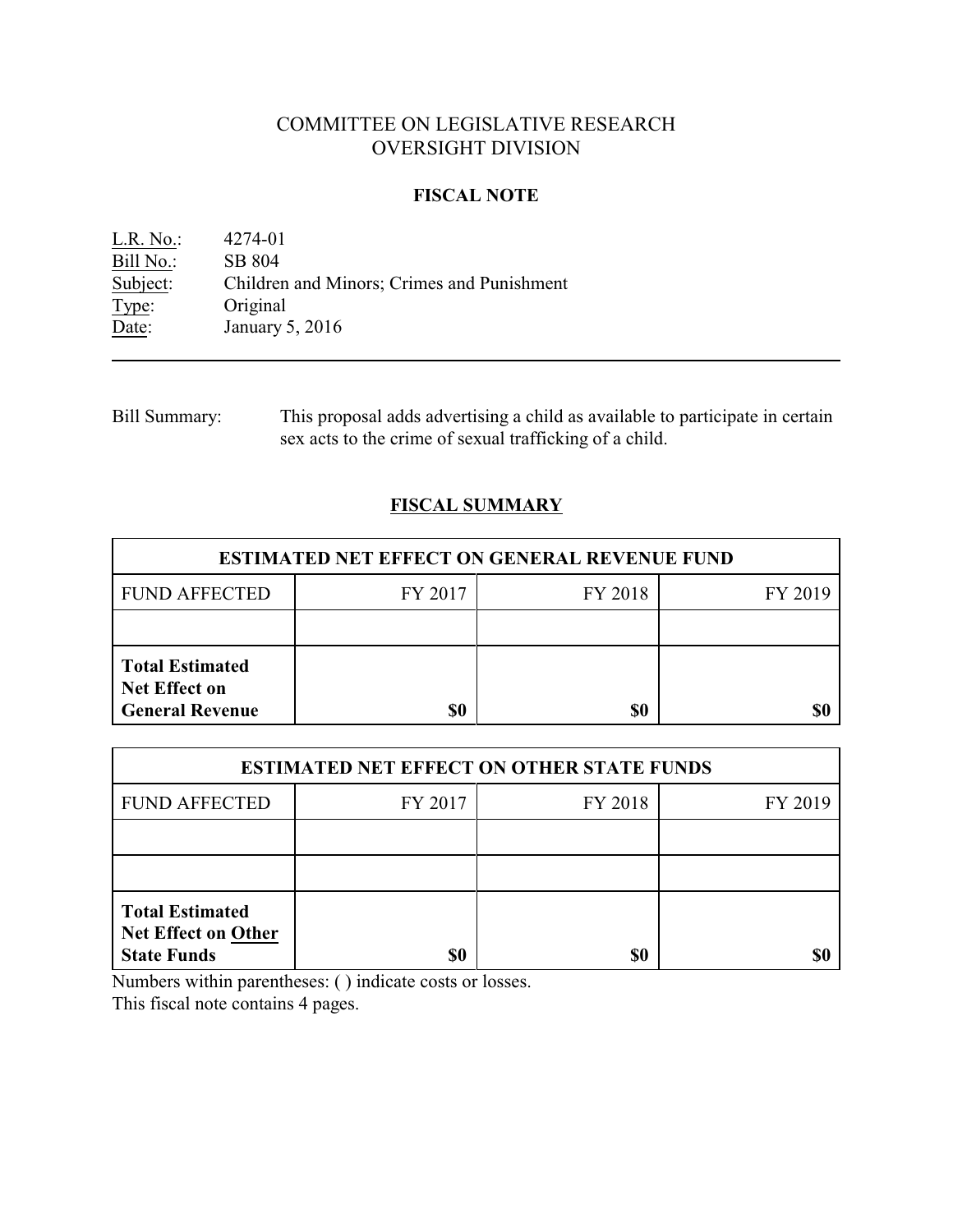L.R. No. 4274-01 Bill No. SB 804 Page 2 of 4 January 5, 2016

| <b>ESTIMATED NET EFFECT ON FEDERAL FUNDS</b>                        |         |         |         |  |  |
|---------------------------------------------------------------------|---------|---------|---------|--|--|
| <b>FUND AFFECTED</b>                                                | FY 2017 | FY 2018 | FY 2019 |  |  |
|                                                                     |         |         |         |  |  |
|                                                                     |         |         |         |  |  |
| <b>Total Estimated</b><br>Net Effect on All<br><b>Federal Funds</b> | \$0     | \$0     |         |  |  |

| <b>ESTIMATED NET EFFECT ON FULL TIME EQUIVALENT (FTE)</b>    |         |         |         |  |  |
|--------------------------------------------------------------|---------|---------|---------|--|--|
| <b>FUND AFFECTED</b>                                         | FY 2017 | FY 2018 | FY 2019 |  |  |
|                                                              |         |         |         |  |  |
|                                                              |         |         |         |  |  |
| <b>Total Estimated</b><br><b>Net Effect on</b><br><b>FTE</b> |         |         |         |  |  |

 $\Box$  Estimated Net Effect (expenditures or reduced revenues) expected to exceed \$100,000 in any of the three fiscal years after implementation of the act.

| <b>ESTIMATED NET EFFECT ON LOCAL FUNDS</b>            |  |  |  |  |  |
|-------------------------------------------------------|--|--|--|--|--|
| FY 2017<br><b>FUND AFFECTED</b><br>FY 2018<br>FY 2019 |  |  |  |  |  |
| \$0<br>\$0<br>\$0<br><b>Local Government</b>          |  |  |  |  |  |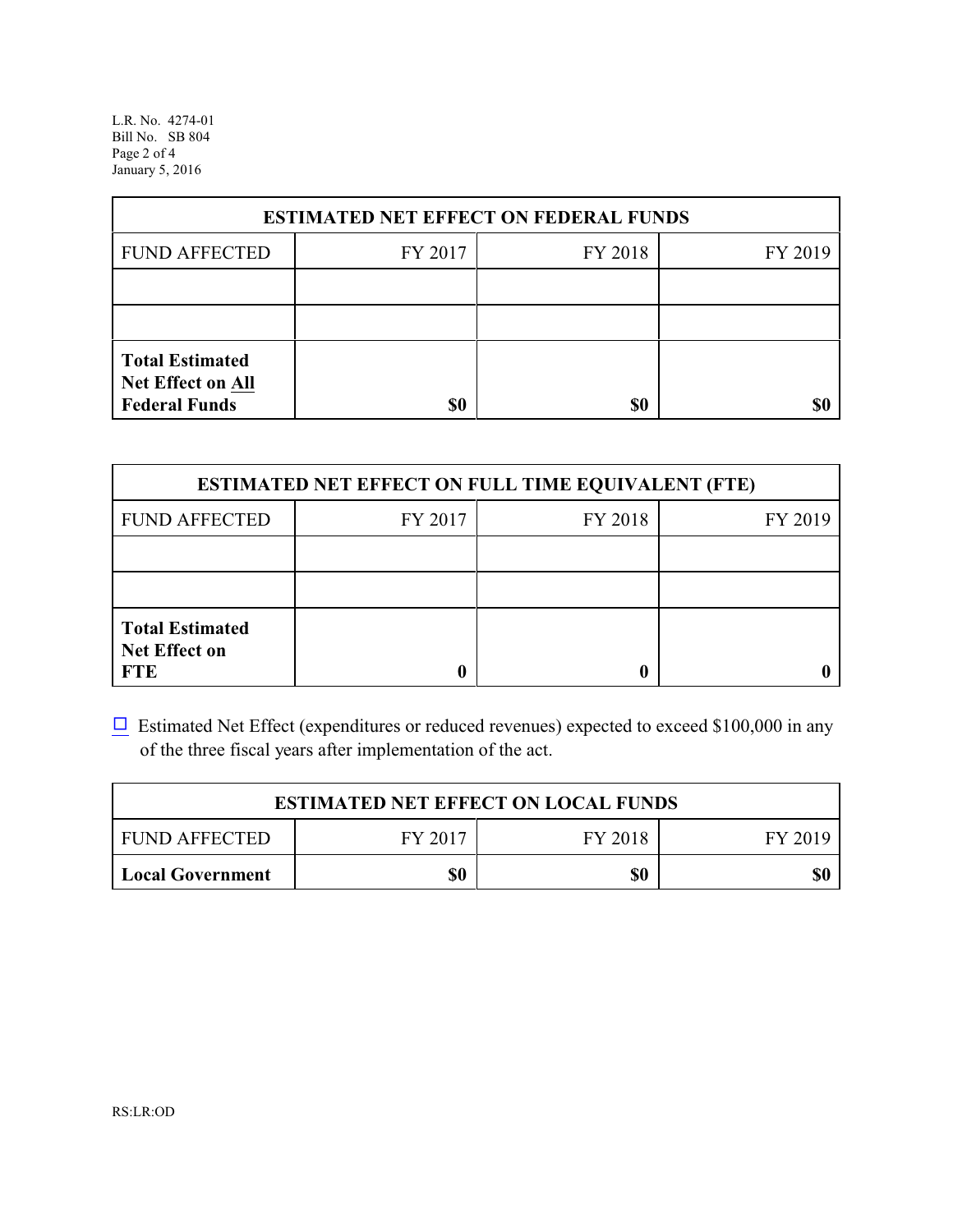L.R. No. 4274-01 Bill No. SB 804 Page 3 of 4 January 5, 2016

#### **FISCAL ANALYSIS**

#### ASSUMPTION

Officials from the **Department of Public Safety - Missouri Highway Patrol**, the **Department of Corrections**, and the **Office of the State Courts Administrator** each assume the proposal would not fiscally impact their respective agencies.

Officials from the **Office of Prosecution Services (OPS)** assume the proposal would have no measurable fiscal impact on their agency. The creation of a new crime creates additional responsibilities for county prosecutors which may in turn result in additional costs which are difficult to determine.

**Oversight** assumes the proposal would have no fiscal impact on the OPS.

For the purpose of this proposed legislation, officials at the **Office of State Public Defender (SPD)** cannot assume that existing staff will provide effective representation for any new cases arising where indigent persons face the enhanced crime of sexual trafficking of a child to include advertising a child participating in a commercial sexual act.

While the number of new cases (or cases with increased penalties) may be too few or uncertain to request additional funding for this specific bill, the SPD will continue to request sufficient appropriations to provide effective representation in all cases where the right to counsel attaches.

**Oversight** assumes the SPD can absorb the additional caseload that may result from this proposal.

| <b>FISCAL IMPACT - State Government</b> | FY 2017            | FY 2018 | FY 2019 |
|-----------------------------------------|--------------------|---------|---------|
|                                         | $(10 \text{ Mo.})$ |         |         |

| \$0 | \$0<br>$\overline{\phantom{a}}$ | \$0 |
|-----|---------------------------------|-----|
|     |                                 |     |